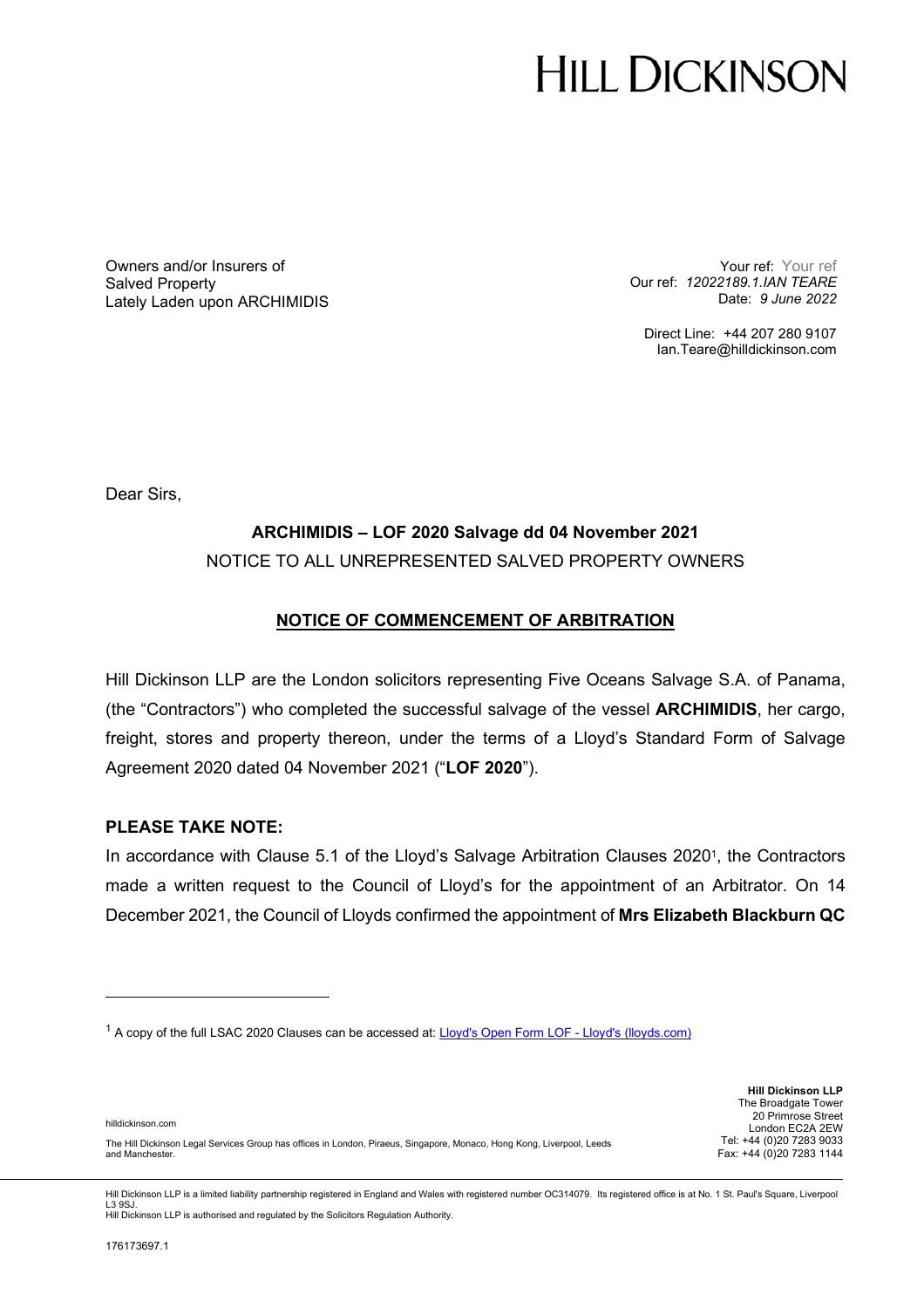as the Arbitrator in this matter as sole arbitrator to address all issues arising under the aforementioned LOF 2020.

#### **FURTHER:**

With reference to the Lloyds Salvage Arbitration Clauses 2020, Clause 7.1:

"*any party to the Agreement [LOF 2020] who wishes to be heard or to adduce evidence shall appoint an agent or representative ordinarily resident in the United Kingdom to receive correspondence and notices for and on behalf of that party and shall give written notice of such appointment to the Council."*

It is asked for your confirmation of receipt of this Notice of Arbitration and for your confirmation of your appointment of "*agent or representative ordinarily resident in the United Kingdom*" to represent you in this matter.

Further information may be obtained from Lloyds Salvage Branch:

https://www.lloyds.com/market-resources/lloyds-agency/salvage-arbitration-branch

Email: kevin.clarke@lloyds.com diane.bowles@lloyds.com

Your acknowledgement of this message would be much appreciated.

Yours faithfully

Hill Didenson LLP

#### **Hill Dickinson LLP**

Enc(s):

For guidance, please find enclosed with this letter a list of agents and representatives who are acting on behalf of Salved Property Interests in this matter.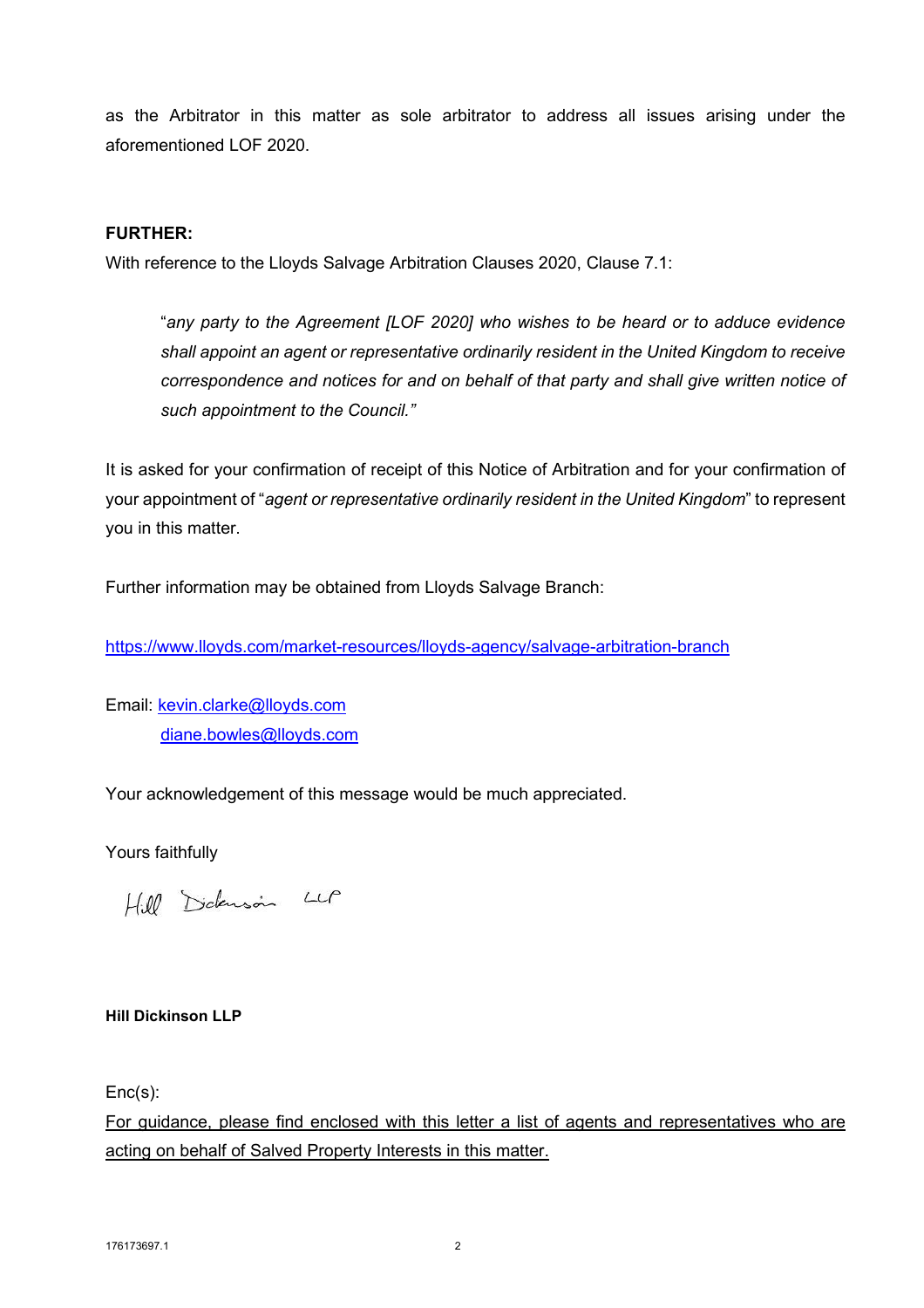#### **Agents and Representatives**

**The following are a list of the agents and representatives that presently act for Salved Property Interests in the above Arbitration.** 

**Contact details of other agents and representatives based in the United Kingdom can be obtained from Lloyds Salvage Branch.** 

1. Representing CONTRACTORS

Hill Dickinson LLP The Broadgate Tower 20 Primrose Street London EC2A 2EW

Contact: jan.teare@hilldickinson.com

2. Representing SHIP Campbell Johnston Clark 59 Mansell Street London E1 8AN

Contact: Alistair@CJCLaw.com

3. Representing TIME CHARTERERS – MSC MFB Solicitors Fishmongers' Chambers 1 Fishmongers' Hall Wharf London EC4R 3AE

Contact: kcooper@m-f-b.co.uk

4. Representing LINES – Maersk **HFW** Friary Court 65 Crutched Friars London EC3N 2AE

Contact: richard.neylon@hfw.com

5. Representing LINES – ZIM Shoreside Law 5 St Helen's Place London EC3A 6AB

Contact: jack.hatcher@shoresidelaw.com